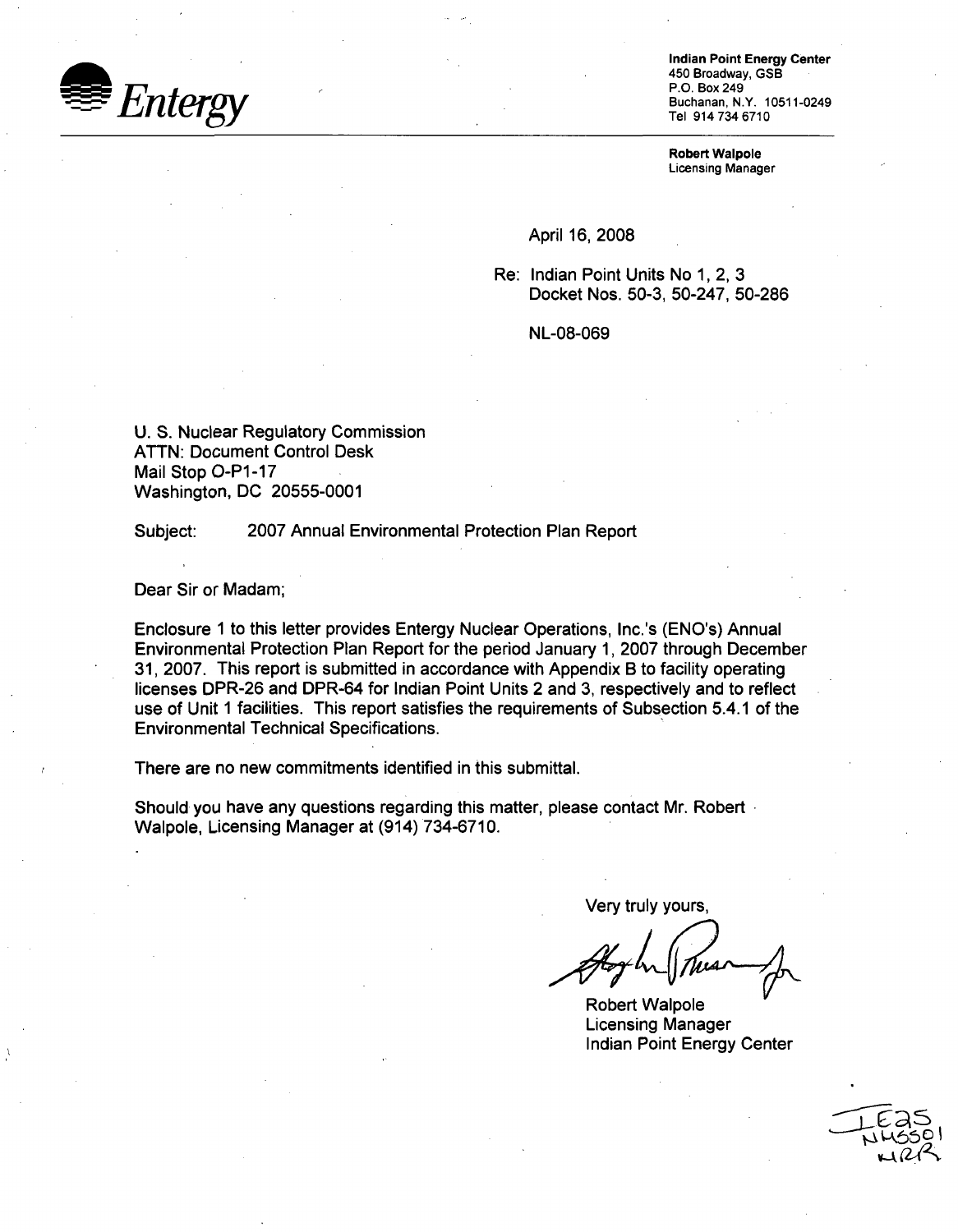Docket Nos. 50-3, 50-247, 50-286 NL-08-069 Page 2 of 2

Enclosure 1: 2007 Annual Environmental Protection Plan Report

cc: Mr. Samuel J. Collins, Regional Administrator, NRC Region I Mr. John Boska, Senior Project Manager, NRC NRR DORL IPEC Resident Inspector's Office Director, NRC Spent Fuel Project Office, Office of Nuclear Material Safety and Safeguard

Mr. Eugene Cobey, Chief, NRC Division of Reactor Projects

Mr. Paul Eddy, NYS Department of Public Service

Mr. Chuck Nieder, NYS Department of Environmental Conservation

Mr. Paul D. Tonko, NYS Energy Research and Development Authority

Mr. Robert Oliveira, American Nuclear Insurers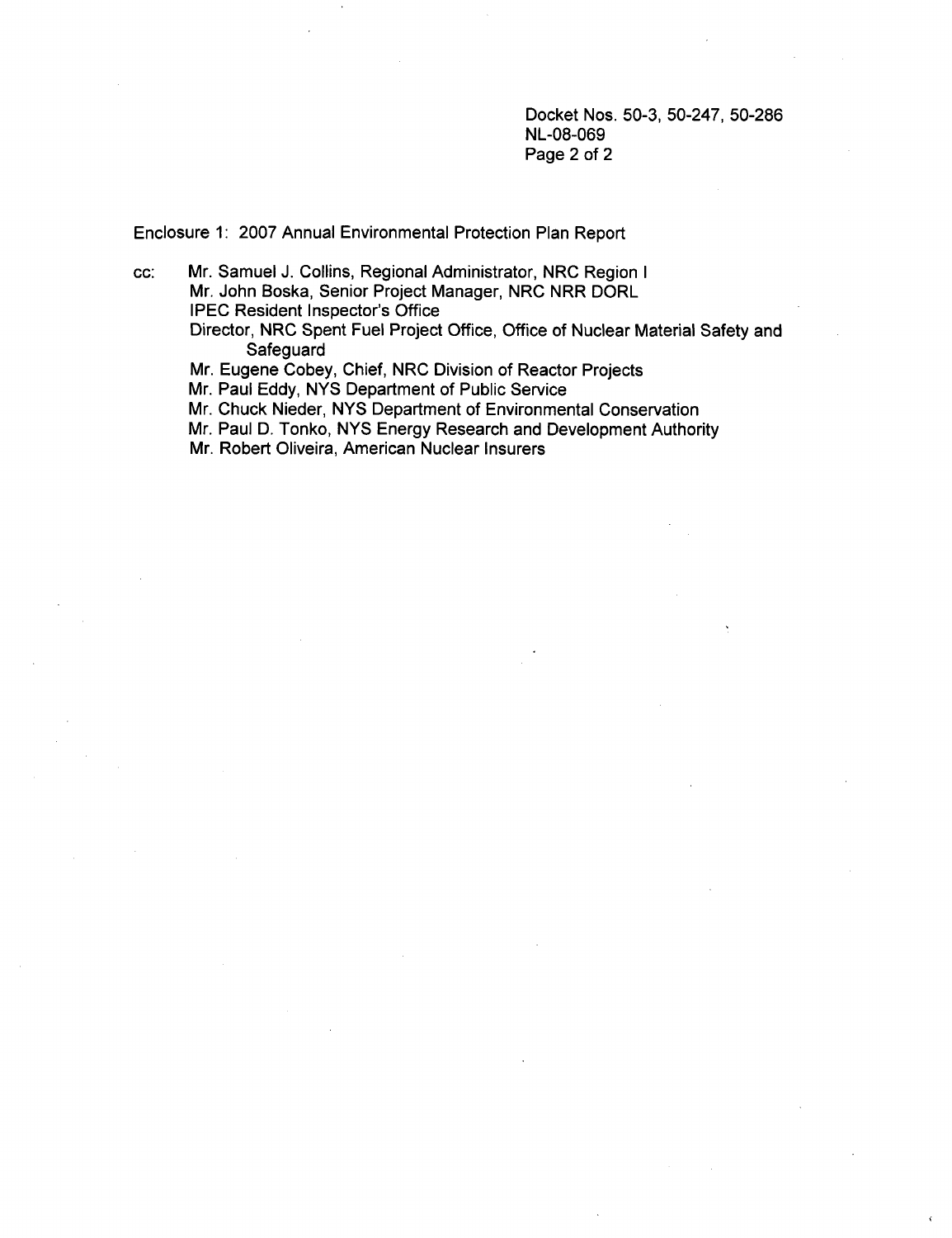# ENCLOSURE **1** TO NL-08-069

 $\prec$ 

# **2007** Annual Environmental Protection Plan **Report**

ENTERGY NUCLEAR OPERATIONS, INC. INDIAN POINT UNIT 1, 2, AND 3 NUCLEAR POWER PLANTS DOCKET NOS. 50-03, 50-247, AND 50-286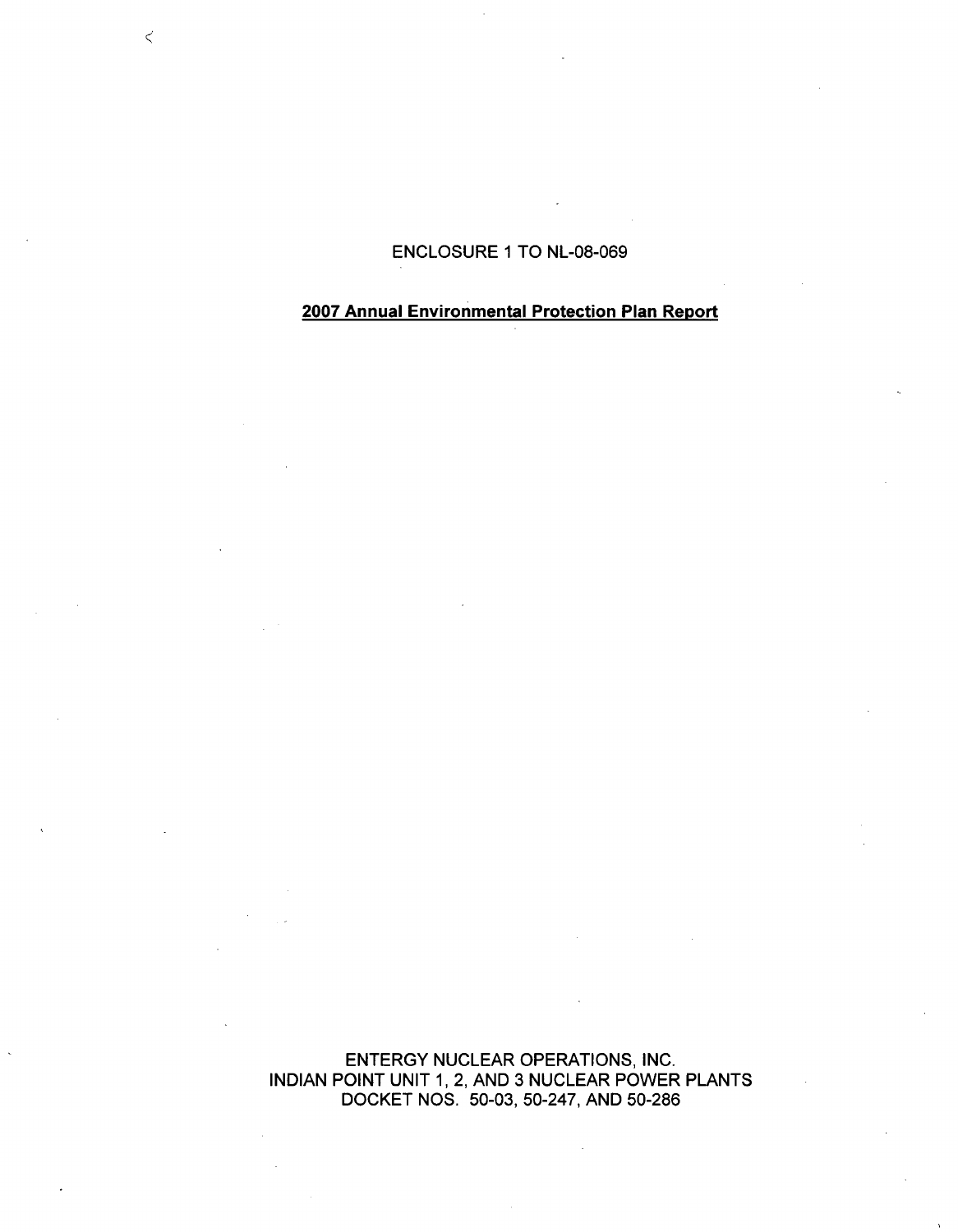## Annual Environmental Protection Plan Report For the **2007** Calendar Year Pursuant to Appendix B to Facility Licenses Indian Point Unit Nos. **1,** 2, and **3**

Subsection 5.4.1 of Appendix B to the Nuclear Regulatory Commission Facility Operating Licenses for Indian Point Units **1,** 2, (issued April 24, **1981)** and **3** (issued May **26, 1981),** requires that an Annual Environmental Protection Plan Report (the "Report") describing implementation of the facilities' Environmental Protection Plan (the "EPP") for the previous year be submitted to the NRC prior to May **1** of each year. This Report is for the **2007** calendar year.

Subsection 5.4.1 of Appendix B specifies that the Report shall include summaries and analyses of the results of any EPP activities (environmental monitoring) required **by** Subsection 4.2 of the EPP for the reporting period.

#### Response:

Subsection 4.2 specifies that no environmental monitoring is required. No adverse trends indicating damage to the environment, from non-radiological discharges, have been reported to the New York State Department of Environmental Conservation during the reporting period.

Subsection 5.4.1 of Appendix B also specifies the Report shall include:

**A. A** list of EPP noncompliance's during calendar year **2007** and the corrective actions taken to remedy them.

#### Response:

During the calendar year **2007,** there were no EPP noncompliances.

B. **A** list of all changes in station design or operation, tests, and experiments made in accordance with Subsection **3.1** which involved a potentially significant unreviewed environmental issue at Indian Point Units **1,** 2, and **3** during calendar year **2007.**

## Response:

During the calendar year **2007,** there were no changes in station design or operation, tests, and experiments, which involved a potentially significant unreviewed environmental issue at Indian Point Units **1,** 2, or **3.**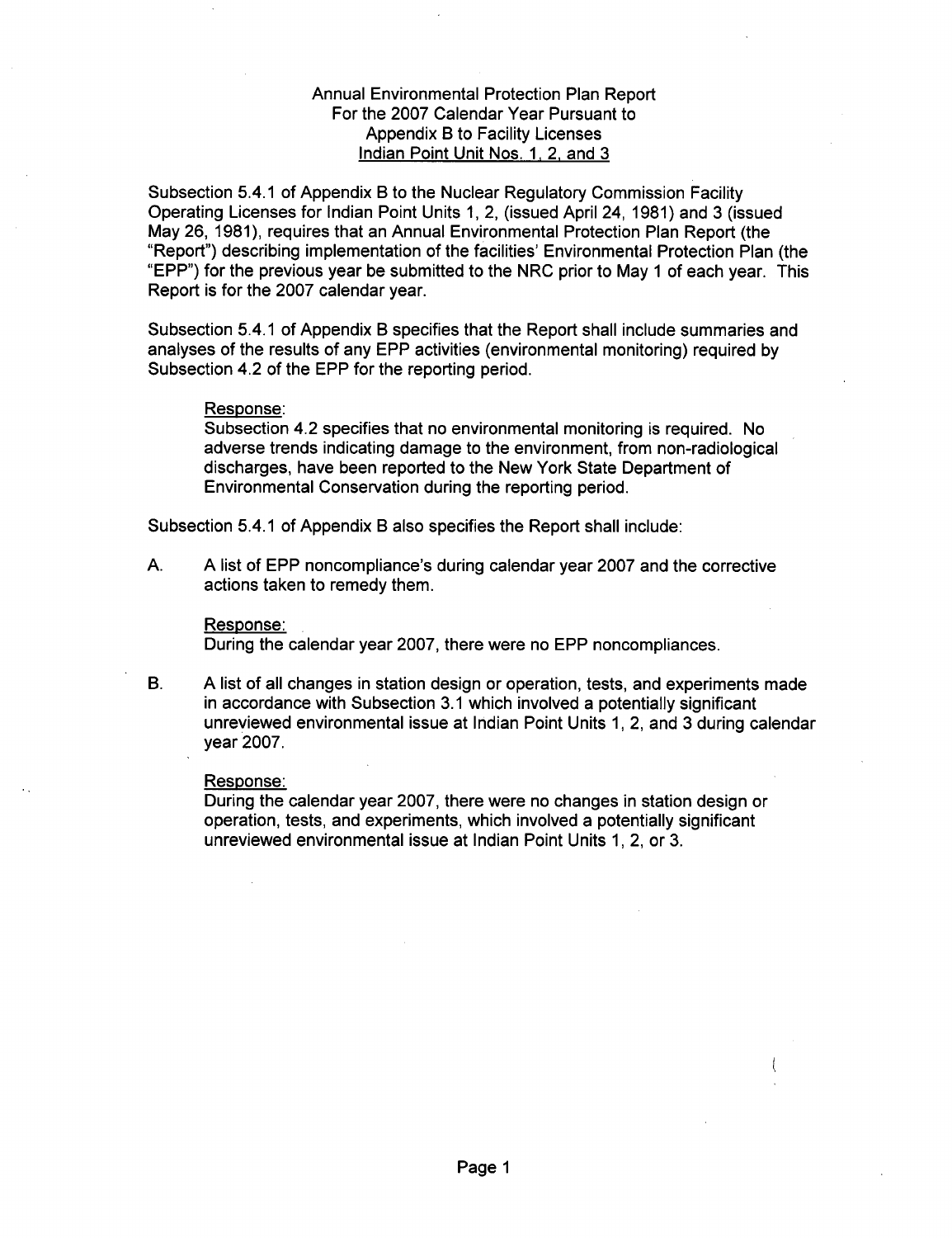C. A list of non-routine reports submitted in accordance with Subsection 5.4.2.

### Response:

During calendar year 2007, Indian Point Units 2 and 3 did not submit any nonroutine report to the NRC.

D. A list of all reports submitted in accordance with the SPDES (State Pollution Discharge Elimination System) permit during 2007.

# Response:<br>1. SPI

SPDES Permit

(a) Listed below are the recipient, transmitter and transmittal dates for the 2007 monthly Discharge Monitoring Reports which were submitted to the NYSDEC and other agencies pursuant to the SPDES permit for Indian Point Units 1, 2, and 3 (permit no. NY0004472).

| <b>Recipient</b>                               | <b>Transmitter</b>                  | <b>Date</b> |
|------------------------------------------------|-------------------------------------|-------------|
| New York State DEC Bureau of                   | <b>Fred Dacimo</b>                  | 2/21/07     |
| <b>Water Compliance Programs</b>               | <b>Vice President</b>               | 3/12/07     |
| 625 Broadway, 4 <sup>th</sup> Floor Albany, NY | <b>Entergy Nuclear Indian Point</b> | 4/19/07     |
| 12233-3506                                     | 450 Broadway, Suite 1 P.O.          | 5/18/07     |
|                                                | <b>Box 249</b>                      | 6/25/07     |
|                                                | Buchanan, NY 10511-0249             | 7/18/07     |
|                                                |                                     | 8/22/07     |
|                                                |                                     | 9/20/07     |
|                                                |                                     | 10/22/07    |
|                                                |                                     | 11/14/07    |
| New York State DEC Bureau of                   | <b>Anthony Vitale</b>               | 12/13/07    |
| <b>Water Compliance Programs</b>               | General Manager, Plant              | 1/23/08*    |
| 625 Broadway, 4 <sup>th</sup> Floor Albany, NY | Operations                          |             |
| 12233-3506                                     | <b>Entergy Nuclear Indian Point</b> |             |
|                                                | 450 Broadway, Suite 1 P.O.          |             |
|                                                | <b>Box 249</b>                      |             |
|                                                | Buchanan, NY 10511-0249             |             |
| <b>New York State DEC</b>                      | <b>Fred Dacimo</b>                  | 2/21/07     |
| Region 3 - White Plains Office                 | <b>Vice President</b>               | 3/12/07     |
| 100 Hillside Avenue, Suite 1W                  | <b>Entergy Nuclear Indian Point</b> | 4/19/07     |
| White Plains, NY 10603-2860                    | 450 Broadway, Suite 1               | 5/18/07     |
|                                                | P.O. Box 249*                       | 6/25/07     |
|                                                | Buchanan, NY 10511-0249             | 7/18/07     |
|                                                |                                     | 8/22/07     |
|                                                |                                     | 9/20/07     |
|                                                |                                     | 10/22/07    |
|                                                |                                     | 11/14/07    |
| <b>New York State DEC</b>                      | <b>Anthony Vitale</b>               | 12/13/07    |
| Region 3 - White Plains Office                 | General Manager, Plant              | 1/23/08*    |
| 100 Hillside Avenue, Suite 1W                  | Operations                          |             |
| White Plains, NY 10603-2860                    | <b>Entergy Nuclear Indian Point</b> |             |
|                                                | 450 Broadway, Suite 1 P.O.          |             |
|                                                | <b>Box 249</b>                      |             |
|                                                | Buchanan, NY 10511-0249             |             |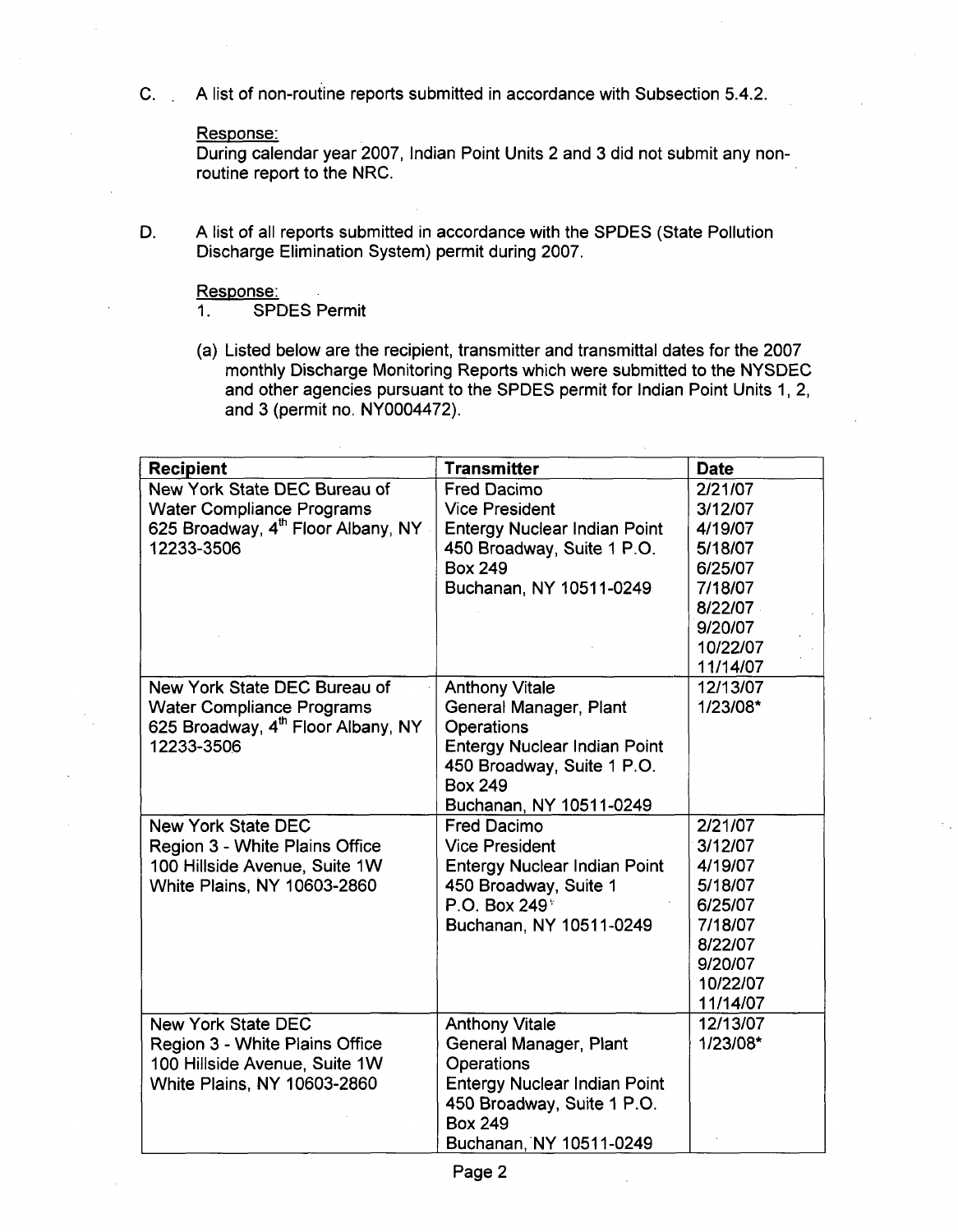| <b>Recipient</b>                               | <b>Transmitter</b>                           | <b>Date</b>        |
|------------------------------------------------|----------------------------------------------|--------------------|
| Mr. Howard Golub                               | Fred Dacimo                                  | 2/21/07            |
| <b>Executive Director &amp; Chief Engineer</b> | <b>Vice President</b>                        | 3/12/07            |
| Interstate Environmental                       | <b>Entergy Nuclear Indian Point</b>          | 4/19/07            |
| Commission                                     | 450 Broadway, Suite 1 P.O.                   | 5/18/07            |
| 311 West 43rd. Street, Suite 201               | <b>Box 249</b>                               | 6/25/07            |
| New York, NY 10036                             | Buchanan, NY 10511-0249                      | 7/18/07            |
|                                                |                                              | 8/22/07            |
|                                                |                                              | 9/20/07            |
|                                                |                                              | 10/22/07           |
|                                                |                                              | 11/14/07           |
| Mr. Howard Golub                               | <b>Anthony Vitale</b>                        | 12/13/07           |
| <b>Executive Director &amp; Chief Engineer</b> | General Manager, Plant                       | 1/23/08*           |
| Interstate Environmental                       | Operations                                   |                    |
| Commission                                     | <b>Entergy Nuclear Indian Point</b>          |                    |
| 311 West 43rd. Street, Suite 201               | 450 Broadway, Suite 1 P.O.                   |                    |
| New York, NY 10036                             | <b>Box 249</b>                               |                    |
|                                                | Buchanan, NY 10511-0249                      |                    |
| <b>Westchester County Health Dept</b>          | <b>Fred Dacimo</b>                           | 2/21/07            |
| 145 Huguenot Street, Fl. 8                     | <b>Vice President</b>                        | 3/12/07            |
| New Rochelle, NY 10801-5216                    | <b>Entergy Nuclear Indian Point</b>          | 4/19/07            |
|                                                | 450 Broadway, Suite 1 P.O.<br><b>Box 249</b> | 5/18/07            |
|                                                | Buchanan, NY 10511-0249                      | 6/25/07<br>7/18/07 |
|                                                |                                              | 8/22/07            |
|                                                |                                              | 9/20/07            |
|                                                |                                              | 10/22/07           |
|                                                |                                              | 11/14/07           |
| <b>Westchester County Health Dept</b>          | <b>Anthony Vitale</b>                        | 12/13/07           |
| 145 Huguenot Street, Fl. 8                     | General Manager, Plant                       | 1/23/08*           |
| New Rochelle, NY 10801-5216                    | Operations                                   |                    |
|                                                | <b>Entergy Nuclear Indian Point</b>          |                    |
|                                                | 450 Broadway, Suite 1 P.O.                   |                    |
|                                                | <b>Box 249</b>                               |                    |
|                                                | Buchanan, NY 10511-0249                      |                    |

\* December 2007 Report